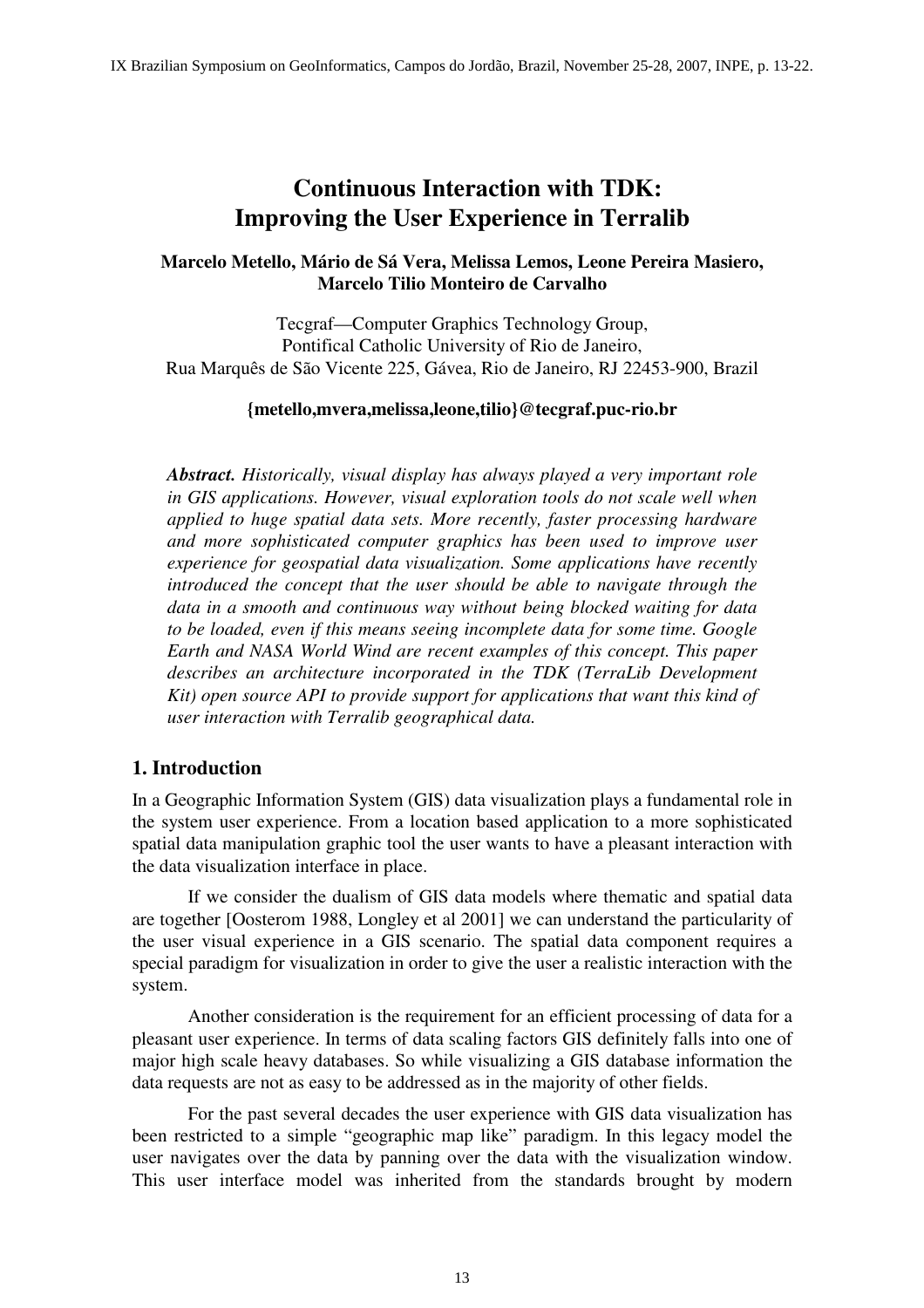Graphical User Interfaces solutions [Mesa 1998] from the 80s. The inventors of this GUI paradigm were definitely not aware of the particularities involved in a GIS data visualization application. As a consequence of this non predictable usage of the standard two dimensional window oriented paradigm the GIS data visualization suffers of several potential drawbacks: (i) the data navigation as a blocking prone experience; (ii) the system is not responsive all the time.

 One major evolution experienced by the game development technology has been the usage of computer graphics techniques to give the user a navigation experience more realistic. These techniques have been adopted in the GIS community by systems such as Google Earth [Google 2007] and World Wind [NASA 2007] to improve user experience. These systems have implemented what we define here as *continuous interaction* as opposed to *discrete interaction.*

 By *discrete interaction* we mean that the user clearly sees that the visualization area "jumps" from one point to another which is perceptively away. On the other side we call *continuous interaction* [Faconti et al 2000, Smith et al 1999] when the user sees the visualization area moving in a smooth way so that the user does not perceive any discontinuity in the visualization area trajectory. For a truly rich navigation experience we consider the use of *continuous interaction* fundamental.

 The objective of this work was to provide the open source project TDK (TerraLib Development Kit) [Tilio and Vera 2005, TDK 2007] with support for continuous interaction. TDK is an API build on top of Terralib [Câmara et al 2000] with the purpose of providing components and services to make it easier to implement GIS applications using Terralib. Terralib is a GIS C++ library, available from the Internet as open source, devoted to the development of multiple GIS tools. Its main aim is to enable the development of a new generation of GIS applications, based on the technological advances on spatial databases. The architecture presented here was implemented and incorporated into TDK (in version 2.1).

We followed two strategies to reach the objective: (i) development of a spatial data responsive cache using spatial access methods for taking the spatial proximity in consideration for efficiency and fast data feedback; (ii) absorption of Computer Graphics high performance navigation techniques applied currently to flight simulators and gaming in general. These techniques aim to make full use of all the resources available in the Graphics Processing Unit (GPU) of modern personal computers.

 The GPU is a single-chip processor and dedicated graphics rendering device used in a personal computer or game console. Modern GPU's such as the ATI Radeon [ATI 2002] and GeForce [nVIDIA 2002] are designed to handle well 3D computer graphics and since they are optimized for graphics, they make use of parallelization and are extremely fast for operations such as texture mapping, rendering triangles, color operations and interpolation, coordinate system transformation and vector and matrix operations.

 The contributions of this paper lie in exploring how data preprocessing and data storage in cache in a format close to the one required by the graphics toolkit (which is *OpenGL* [OpenGL 2007] in this project) may become a viable strategy for rendering maps quickly and make the whole system more user-responsive. We also describe an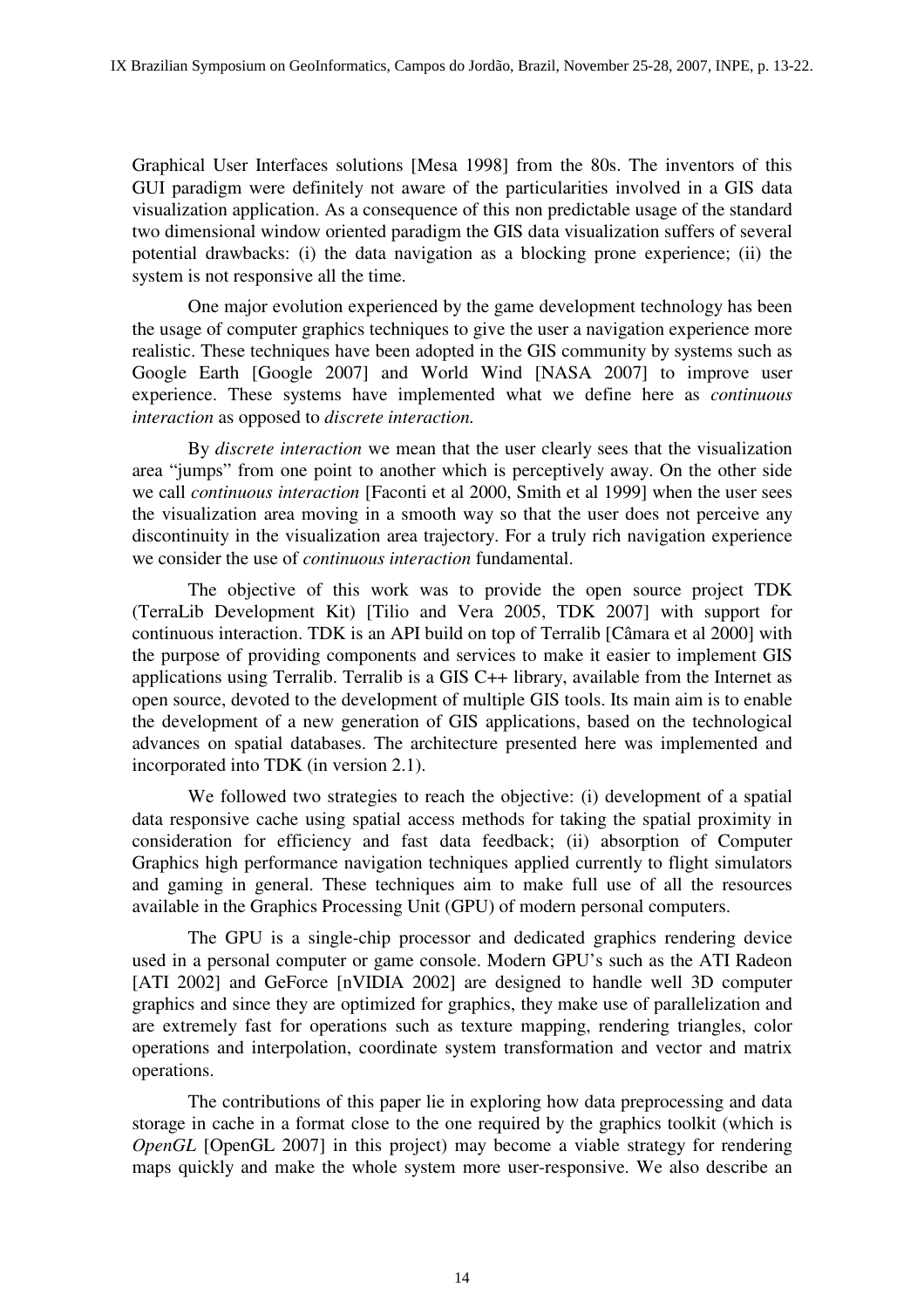implementation effort that was carried out to test the ideas described in this paper and prove that it is possible to provide *continuous interaction* with data provided by Terralib.

 The paper is organized as follows. Section 2 describes in detail the system architecture proposed in the paper. Section 3 discusses experimental results obtained with an implementation of the system. Finally, Section 4 contains conclusions and future work.

# **2. System Architecture**

This section shall begin with some definitions followed by the description of all the steps of the rendering process and finally presents the general system architecture.

# **2.1 Definitions**

*Terralib* defines the concept of *theme*, which was absorbed by *TDK*. In the context of this paper, a *theme* is a set of geographic objects of the same nature plus all style information needed to render each object. Each object has its own geometries (such as points, lines and polygons) and alphanumeric attributes. A visual style can be defined for all objects in a theme, for a group of objects (based on conditions on their attributes) or for an individual object. Every *theme* will have all its objects grouped into *data blocks* by spatial proximity. It allows spatial indexing with more efficiency as compared to treating each object individually. We also call *map* the image created by rendering a vector of themes in a given visualization window.

# **2.2 The Rendering Process**

The Figure 1 shows the dataflow process that begins with the geographic data stored initially in a *Terralib* database. This data is requested according to *map* rendering demands. When loaded, every piece of data is preprocessed into a format friendly to the graphics toolkit. After that the preprocessed data is stored in a visualization cache to be used by the rendering routines and sent to the GPU.



**Figure 1. Rendering Process.** 

## **2.3 Data Format and Preprocessing**

As it was already mentioned, a memory cache is needed in order to render *maps* quickly and make the whole system more user-responsive and interactive. A number of techniques have been developed to meet these requirements [Certain et al, 1996, Matos et al, 1998, Pinheiro et al, 2004].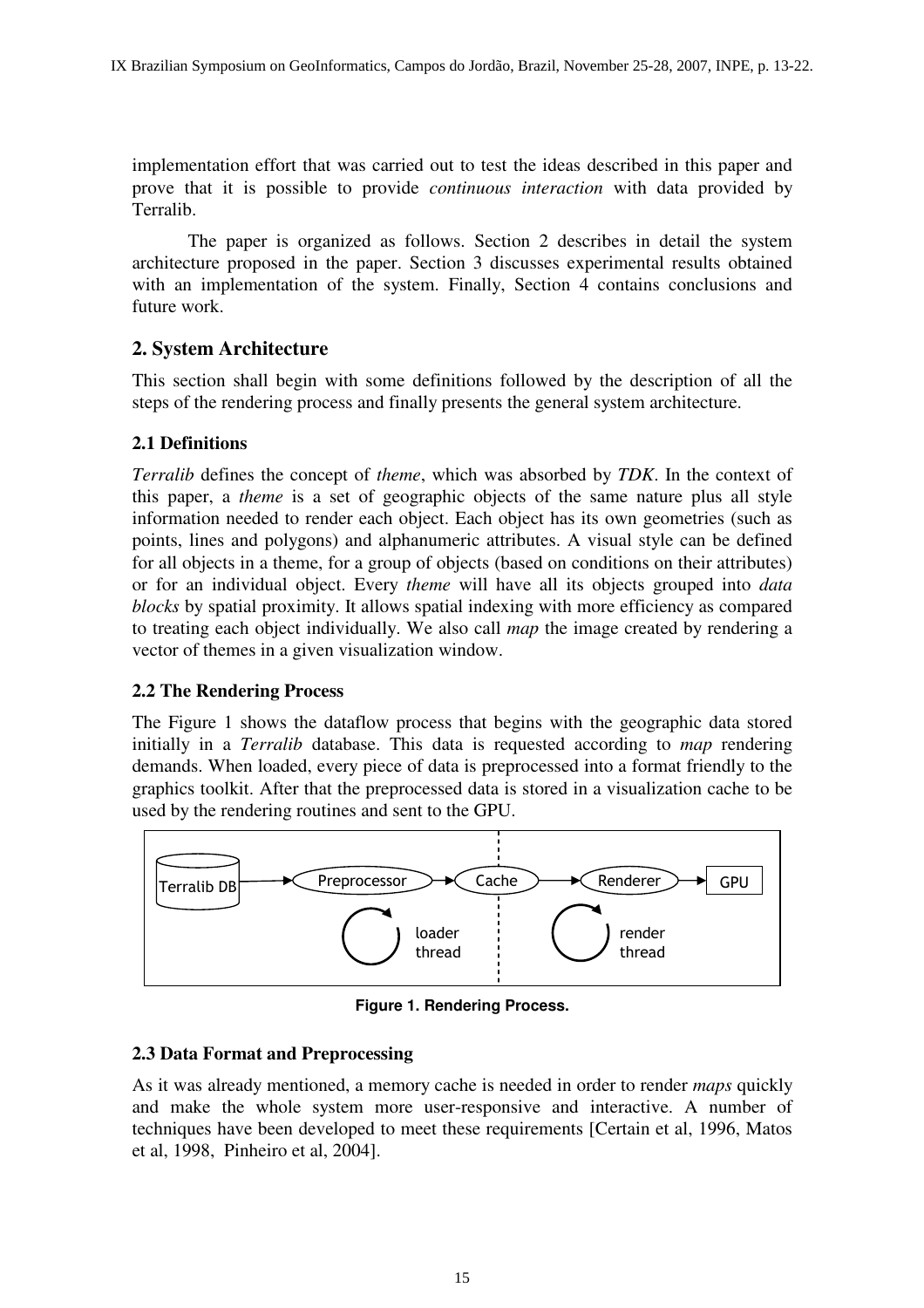Our approach was consider that data should be stored in memory in a format as close to the graphics API format as possible in order to improve rendering performance. That's why the data is preprocessed before being stored in the cache. This preprocessing step includes: (i) geographic projection conversion; (ii) polygon tessellation (breaking them in triangles) and (iii) style grouping (putting together geometries that will be drawn with the same style).

 The reason for projection conversion is that converting geometries between two geographic projection systems may involve quite complex calculations and it is very costly compared to the total rendering time, therefore converting the geometries in advance and only once helps improving rendering performance. The polygon tessellation process consists in generating a triangle mesh that will cover exactly the same area as the original polygon. Although it is costly, the tessellation is necessary to make full use of all the GPU features such as parallelization and pipelining since its architecture is more prepared to handle triangles. Lastly, style grouping is also an optimization for the GPU because it allows rendering the same data with less state changes, such as changes in the current color, line width, textures and so on.

 By doing all preprocessing in advance, every time the system needs to render a *map* it will do it in the fastest possible way if the data is in the memory cache. But what should happen if it is not? From the user point of view, it is highly desirable that the system is responsive and that it gives the most feedback as quickly as possible. This way, in this situation, the system renders whatever is in memory and starts loading the missing parts without blocking the user interaction. The system was designed as multithreaded exactly to handle this case: load data while interacting with the user.



**Figure 2. Functional Diagram.**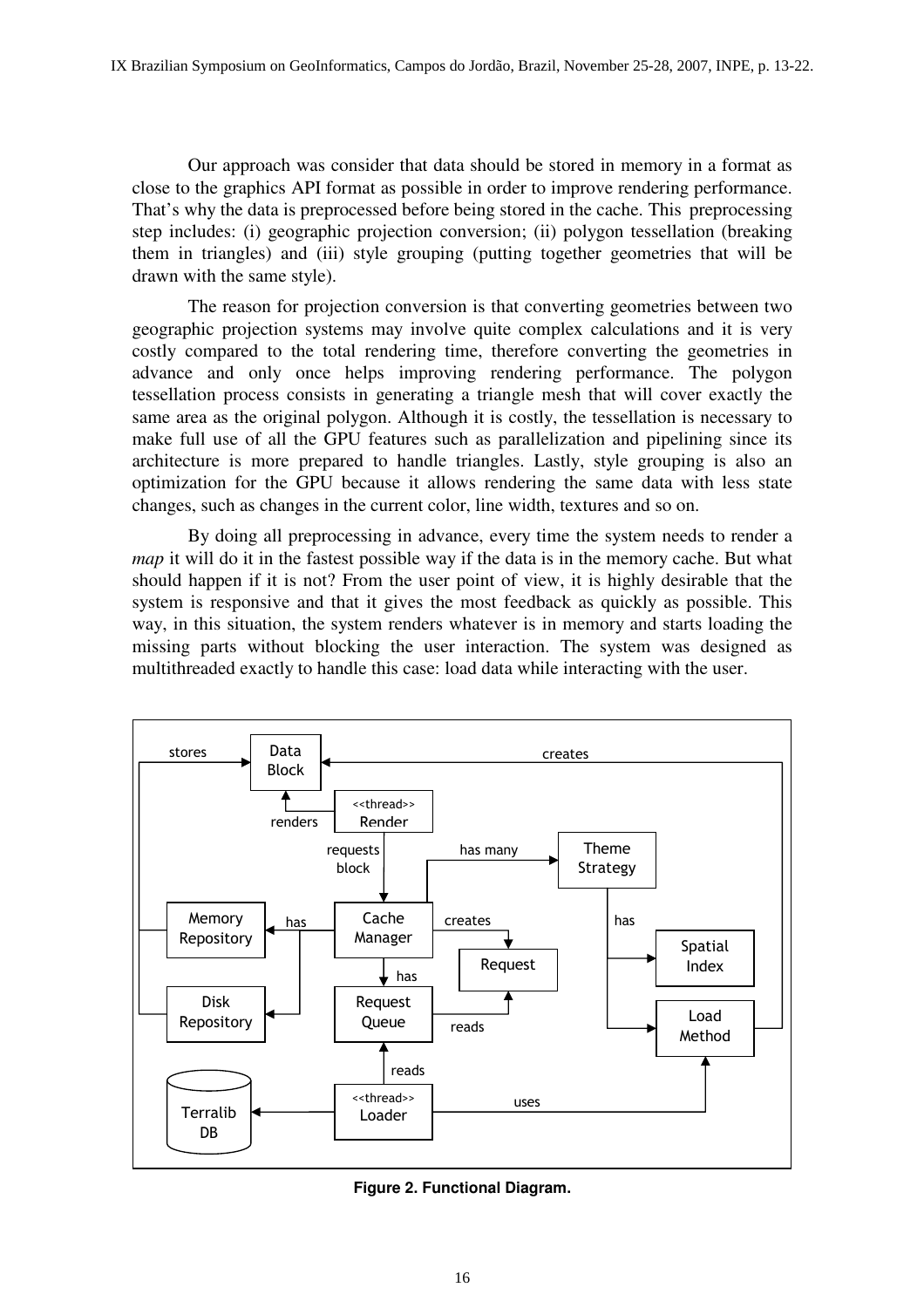There are currently two threads in the system: the *loader thread* loads data from the database to the cache and the *render thread* renders *maps* and handles user input. These two threads communicate through the cache: the *render thread* reads from the memory cache and the *loader thread* puts data in it. Besides that, when the *render thread* needs data that is not in memory, it queues a request to the *loader thread* using a *request queue*. The *loader thread* continuously checks the request queue looking for new requests.

 The functional diagram (Figure 2) shows the main components of the system. The process starts when the *render thread* requests a *data block* to the *cache manager*, who checks whether the block is already in the *memory repository*. If it is, just return it. If it is not, check if it is in the *disk repository*. If it is, load it to the *memory repository* and return it. If it is not, load it from the database to the *memory repository* and return it.

 Whenever the *memory repository* is full and a data block needs to be loaded, the *cache manager* should pick one other block in memory chosen by some heuristics (e.g. the block that is not used by the largest period) and save it in the *disk repository*. If the *disk repository* is full, then it needs to pick a block and just delete it to free some space. This way the cache is composed by a three-level hierarchy [Matos et al. 1998] that should, by the use of good heuristics, optimize the whole process of data visualization by using all resources available in an efficient way.

## **2.4 Immediate Response**

In some cases, especially when *continuous interaction* is desired, the *render thread* cannot wait for the loading process to finish, even if it consists of just one block. In this case, it should put a flag named "immediate response" in its request. This flag will make the cache return a block only if it is already in memory. If it is not, it will queue a request for the *loader thread* and return a null block. This is how a behavior like Google Earth or NASA World Wind can be achieved with this cache system. By always returning the request call immediately, the user interaction is guaranteed not to stop, even if all data needed to render the *map* has not been loaded yet. In this case, the user will see an incomplete map while the rest of the data is being loaded.

## **2.5 Hints from the Render Thread**

Imagine the following scenario: the user starts navigating through some path in a faster way than the cache can load all the data along it. Using a naïve strategy, what will happen is that, when the user stops navigating, he will wait for the system to load all data along the path because a lot of requests were queued in the way, even if only a small part of all this data is still visible to him.

 The *render thread* can give hints to the cache to help it optimize the loading task. For instance, it can provide the information of a rectangle, inside which is all the data the user is currently visualizing. This information can be extremely interesting to the cache because, if it has not started loading a *data block* and this block is not within the visualization area anymore it does not have to be loaded. In the scenario just mentioned above, after the user stops moving, only the data visible to him will be loaded.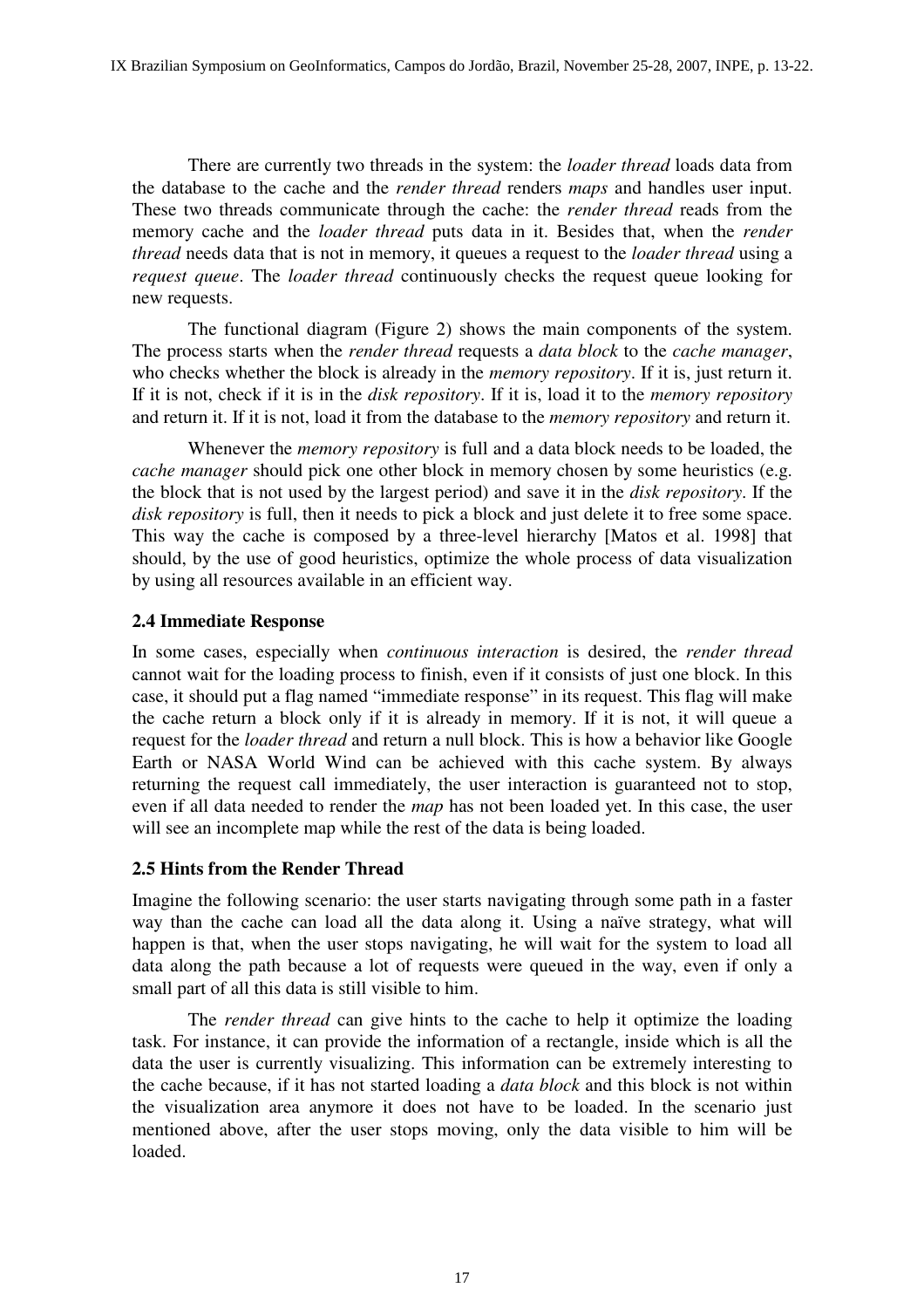#### **2.6 Points of Flexibility: Data Format and Indexing**

The system architecture offers two great points of flexibility (hot spots): the *data block* and the *theme strategy* components.

 The *data block* is a class that defines the format in which the geospatial data will be stored in memory plus the preprocessing functions. Any application can write its own *data block* class by implementing a common interface and provide a factory [Gamma et al 1995] of *data blocks* to the *cache manager*. This way the cache engine can hold spatial data in any format. This is very convenient for fast rendering because the data can be stored in the most convenient format for the graphics toolkit.

 The other flexibility point is the *theme strategy*. This class implements a common interface and is responsible for the blockage and spatial indexing of a *theme* and the loading method. By blockage of a *theme* we mean the way the objects of a *Terralib theme* will be grouped into blocks (usually by some way that takes spatial proximity into consideration). The spatial indexing strategy is a data structure used to spatially query the data blocks in memory, more specifically it answers questions like, for example, which blocks intersect a window query. The default structure provided is a R-Tree [Oosterom, P.V.,1999], but any application can implement other strategy. The loading method is simply a method that loads a block. This flexibility is important because it allows the use of indexed persistence formats in an efficient way. It also allows any application to load data from data sources other than a *Terralib* database.

#### **3. Results**

The *VIPE* [TDK 2007] application is built on top of *TDK* and was used to test the results of the architecture proposed in this paper. This section presents experimental results we have obtained with three distinct versions: *VIPE v0*, *VIPE v1* and *VIPE v2*, this last one was built especially to test the concepts and architecture proposed in this paper. The others versions are explained in better detail later in this section.

Since *VIPE v2* could successfully reproduce the user experience of systems like Google Earth and World Wind in terms of rendering speed and system responsiveness, it would be very interesting to compare it with them. However, we found no direct way to make a full comparison between these systems.

 There are basically three measurable factors critical to systems like these: database loading performance, disk loading performance and rendering performance. The database loading performance cannot be compared because Google Earth and World Wind cannot access a *Terralib* database. A disk loading performance comparison could be unfair since in our system the data on disk is already preprocessed and efficiently blocked while the other systems would have to access a common file format like shape files [ESRI 1998] or GML[OGC 2007]. Finally, a rendering performance comparison could also be unfair since the other systems render data in a 3D environment while ours works only in 2D for now, besides there are significant differences in the style representation capabilities for rendering geographic features in each of these systems. Because of all the factors just mentioned, we have decided to compare *VIPE v2* with one other existing application, namely *Terraview v3.1.4* [INPE-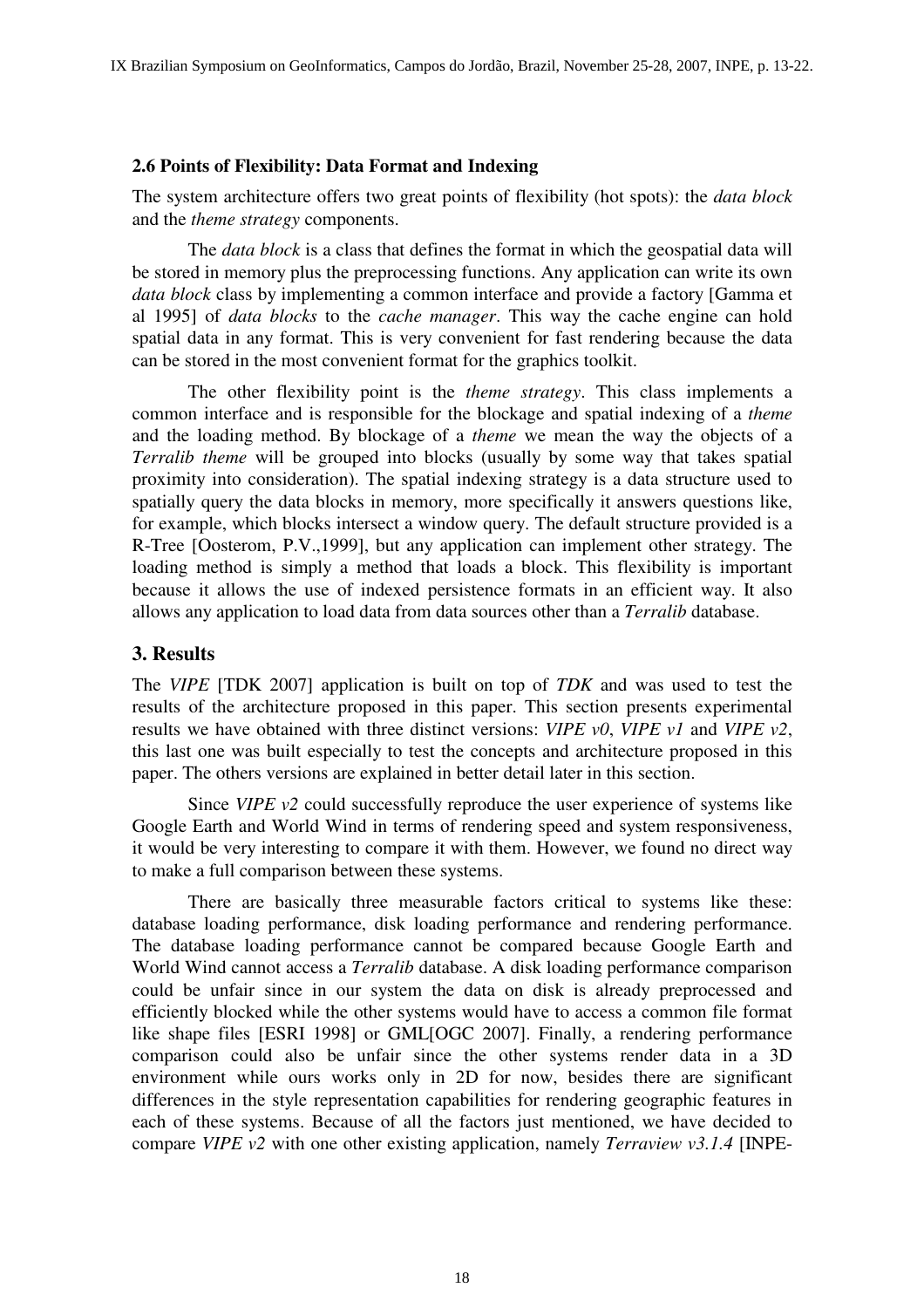DPI 2007] and two previous versions of *VIPE* (*v0* and *v1*) because all of them are built on top of *Terralib*.

 The test set used was a *Terralib* database build from data provided by IBGE (the Brazilian Institute for Geography and Statistics) and consist of the following *themes* (all of them covering all the territory of Brazil): municipal district boundaries(5,621 polygons), permanent rivers (179,701 polylines), highways (30,969 polylines with), cities and capitals (5,771 points). The total amount of coordinates of all these *themes* is 2,903,498. The machine in which the tests were executed was a Pentium Dual Core 3.00 GHz, 1GB RAM with a nVIDIA GeForce 7300 SE/7200 GS graphics card.

 The *Terraview* and *VIPE v0* systems are very similar with respect to the rendering process. Neither implements any sort of caching mechanism. Every time they need to render a *map*, they just generate a SQL query to the *Terralib* database to fetch all geometries that intersect the visualization window (i.e. the area being rendered) and render the *map* in a loop consisting of three steps: fetch a geometry from the record set returned from the database, do all the processing needed and finally render the geometry. The loop goes on until there are no more geometries intersecting the visualization area. It becomes clear that it is not possible to compare database loading performance or rendering performance individually because these operations are interleaved in these systems. Therefore, the comparison was made by the whole operation (loading and rendering).

The *VIPE v1* system implements a cache mechanism and it stores raw database data in the *Terralib* format. All the processing is done at rendering time. In order to test the rendering performance with and without the data in the cache, two time measures were taken, one for rendering right after connecting to the database (without any data in the cache) and one right after this first (with all the data in the cache). Special care was taken to configure the cache so that the entire map would fit in memory.

 All tests were run multiple times and the average time was recorded. This way was preferred to testing with a profiling tool because we wanted results as close to the user experience as possible. It was interesting to compare different versions of the same system to have a better idea of how the evolutions on the architecture influenced the user experience.

| <b>System</b> | <b>Average Time for Map Rendering</b> |                    |
|---------------|---------------------------------------|--------------------|
|               | <b>Uncached data</b>                  | <b>Cached data</b> |
| Terraview     | 37.38s                                |                    |
| $VIPE$ $vO$   | 53.21s                                |                    |
| VIPE v1       | 60.20s                                | 8.14s              |
| V I P E v 2   | 114.40s                               | 0.10s              |

**Table 1. Experimental Results Comparison.**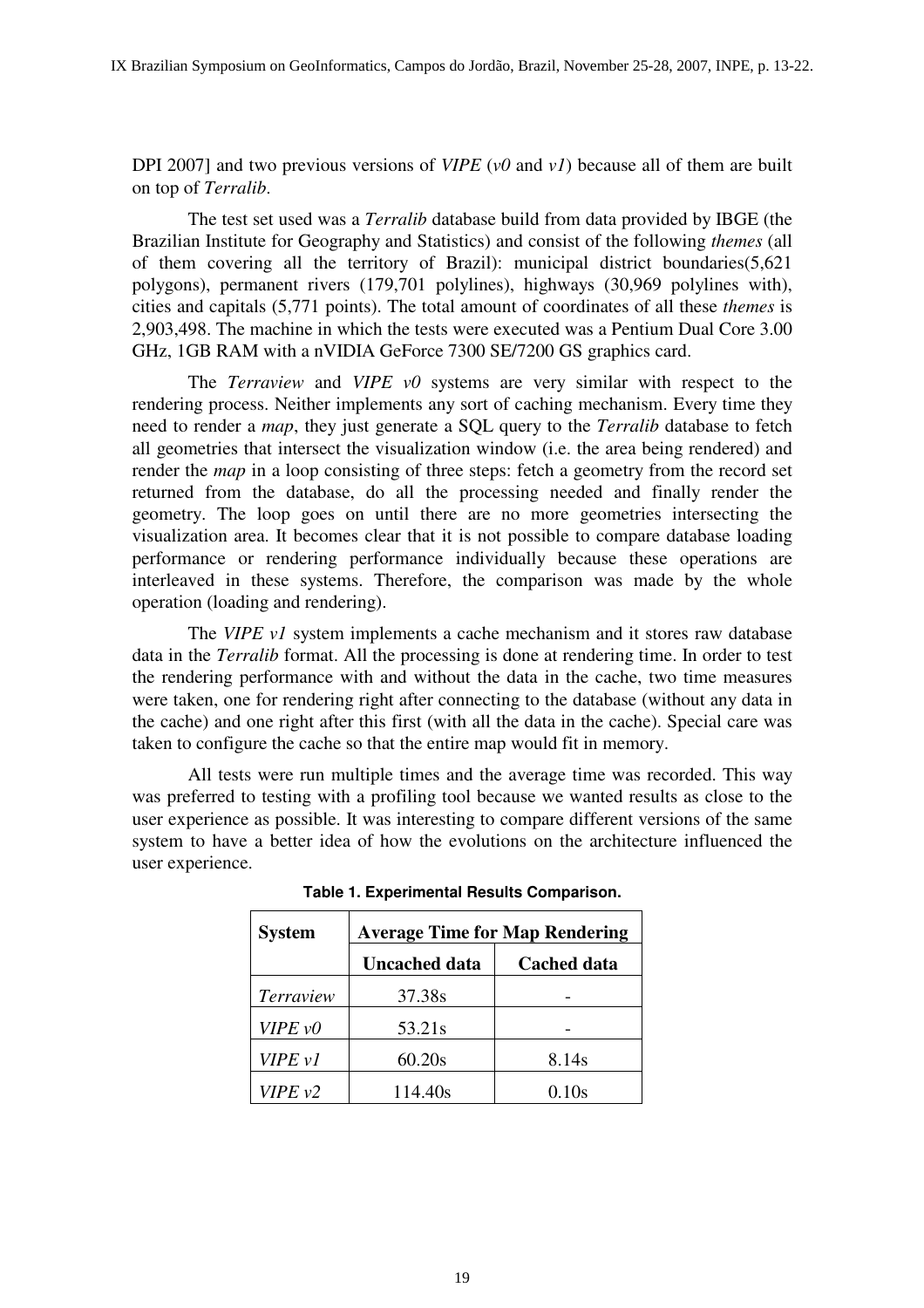We observed in Table 1 that both *VIPE v1* and *VIPE v2* performed better when the data was in the cache. This confirms the utility of caching in reducing the time for map rendering.

We can also see that with cached data, *VIPE v2* was much more efficient than *VIPE v1*. This occurred because *VIPE v2* caches preprocessed data in a format very close to the one requested by the graphics toolkit. This test shows us that this sort of preprocessing can bring extreme performance improvement in rendering time, especially in a toolkit that explores well the GPU features such as *OpenGL*.

 The performance achieved by *VIPE v2* was enough to implement *continuous interaction* for a reasonably large data set at an acceptable frame rate. It is a consensus in the computer graphics area that the minimum frame rate for real time scientific visualization is about six frames per second, which allows a maximum rendering time of approximately 0.16 seconds.

 It is worth mentioning that, during the test with uncached data, *VIPE v2* rendered all data loaded so far about 1,000 times while the others only needed to render once. This is necessary because *VIPE v2* allows continuous interaction. That certainly contributed for it taking more time to finish loading all the data than the others. A positive side of it is that, while it was loading the data, the user navigation was not blocked.

 Finally, the systems without caching mechanisms (*Terraview* and *VIPE v0*) seem to load data more quickly than the others. This accounts probably to the fact that their rendering processes do not have the preprocessing and caching steps (illustraded in Figure 1). Both *VIPE v1* and *VIPE v2* need to organize data in memory to take advantage of the spatial dimension of data and therefore, some amount of extra processing is needed. In the case of *VIPE v2*, the data has to be grouped into blocks by spatial proximity and also, a spatial index structure for the data in memory has to be maintained. Besides that, in this test, it rendered all its cached data about 1,000 times.

Since *VIPE*  $v^2$  rendering time improved approximately by a factor of 80 compared to the *VIPE v1* system (by comparing their average times with cached data), the conclusion we take is that, in GIS, it is worth paying attention to the GPU capabilities and make an effort to provide data in an efficient format to it.

## **4. Conclusion and Future Work**

In this paper we proposed an architecture implemented in TDK that preprocesses data and stores data in a memory cache to reduce the time for rendering maps and to make the GIS applications more user-responsive. This strategy allows the user to navigate through geospatial data in a smooth and continuous way.

 We also presented experimental results we have obtained that confirm that this strategy makes a big difference in rendering performance in GIS applications.

 This project opens a lot of space for future work. The main lines would be: raster support, optimization, applying these caching techniques to servers and taking advantage of *OpenGL* and the GPU for 3D rendering and navigation.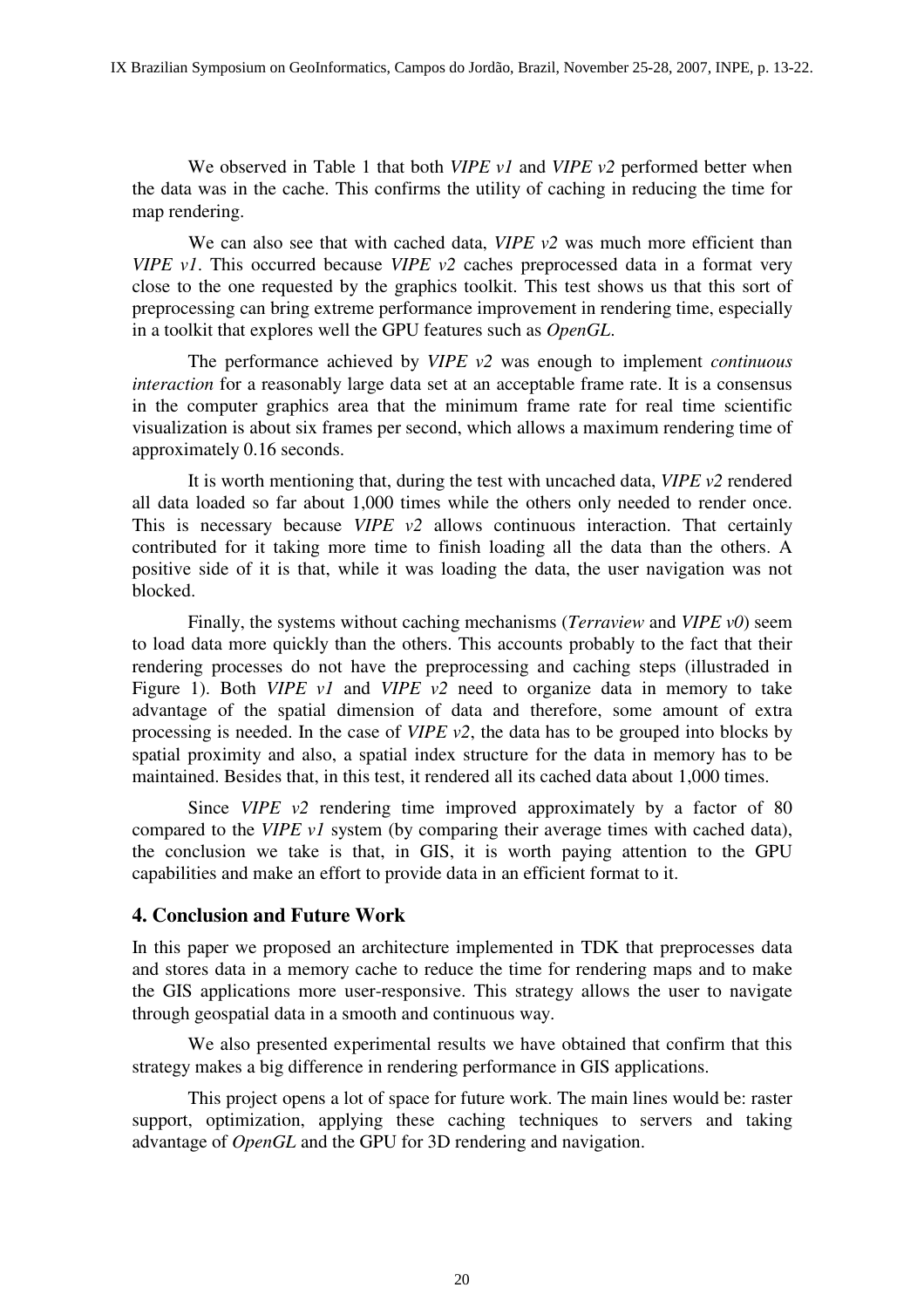Although raster data (i.e. data represented by a rectangular grid, such as images) is not supported in this first version of the cache, it would certainly be a very useful feature to add in the nearby future. Raster support would probably require multiresolution, which means that it would be necessary to manage multiple versions of the same data, one for each different resolution.

 With regards to optimization, it would be interesting to study different formats to store spatial data in the database. For instance, the objects could be stored already in blocks, each block in a record of a table. New algorithms for theme blockage and spatial indexing could also be tried. Finally, there is a lot of space for research and improvement in cache management policies and heuristics. One good thing would be to make these policies and heuristics flexibility points so that each application could override the default and write some better suited for its specific use.

 One more improvement could be a prefetcher component, who would try to predict what data would be requested to the cache in the near future and load it in advance. It could consider for instance all data around the area currently being visualized.

 Since the main purpose of all this system is to render *maps* quickly using cache and GPU, it seems that it would fit perfectly in GIS servers that render lots of maps. By using proper cache management heuristics a server would quite likely improve its performance by making full use of all its resources.

 Another challenge, this time much more difficult, would be to present the data from the *Terralib* database in a 3D navigator. Although the task may be done in a simple way just by laying the 2D geometries on a sphere surface, it would be far more interesting to create some sort of translators from a 2D object to 3D and place them in a real 3D environment with terrain modeling, sky, oceans and everything else to make it look nicer.

# **5. References**

ATI (2002). "Radeon 9700", http://www.ati.com/ .

Bar-Ze'ev, A. (2007). "How Google Earth [Really] works", http://www.realityprime.com/articles/how-google-earth-really-works.

Câmara, G., Souza, R., Pedrosa, B., Vinhas, L., Monteiro, A., Paiva, J., Carvalho, M., Gattass, M. (2000). "TerraLib: Technology in Support of GIS Innovation", II Brazilian Symposium on GeoInformatics, São Paulo.

Certain, A., Popovi´c, J., DeRose, T., Duchamp, T., Salesin, D. and Stuetzle, W. (1996). "Interactive multiresolution surface viewing. In SIGGRAPH 96 Conference Proceedings, pages 91–98.

ESRI (1998) "ESRI Shapefile Technical Description. An ESRI White Paper", http://www.esri.com/library/whitepapers/pdfs/shapefile.pdf.

Faconti, G. and Massink, M. (2000). "Continuity in human computer interaction**"**, *ACM SIGCHI Bulletin*, Vol. 32(4) - Sept./Oct.